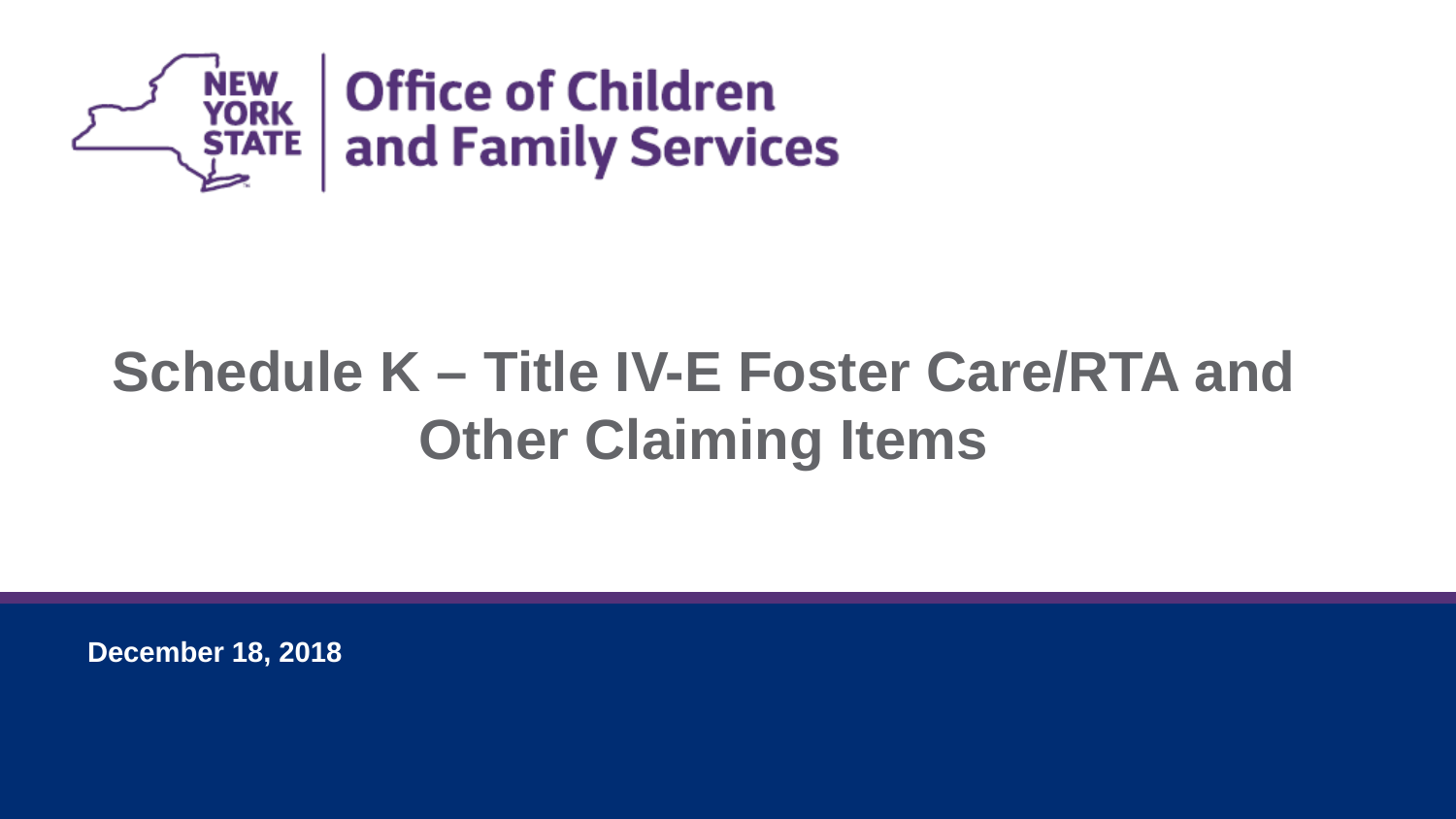## Purchase of Service (POS) Type mapping changes:

- Currently, the following POS types cannot be claimed under Title IV-E maintenance. POS Suffix codes have been required to claim appropriately for Title IV-E eligible children.
	- 8R College Room and Board
	- 47 Compensation to Foster Parents for Damages/Losses
	- 69 Special Attire
	- $71 -$  Gifts
	- OC Overnight Camp

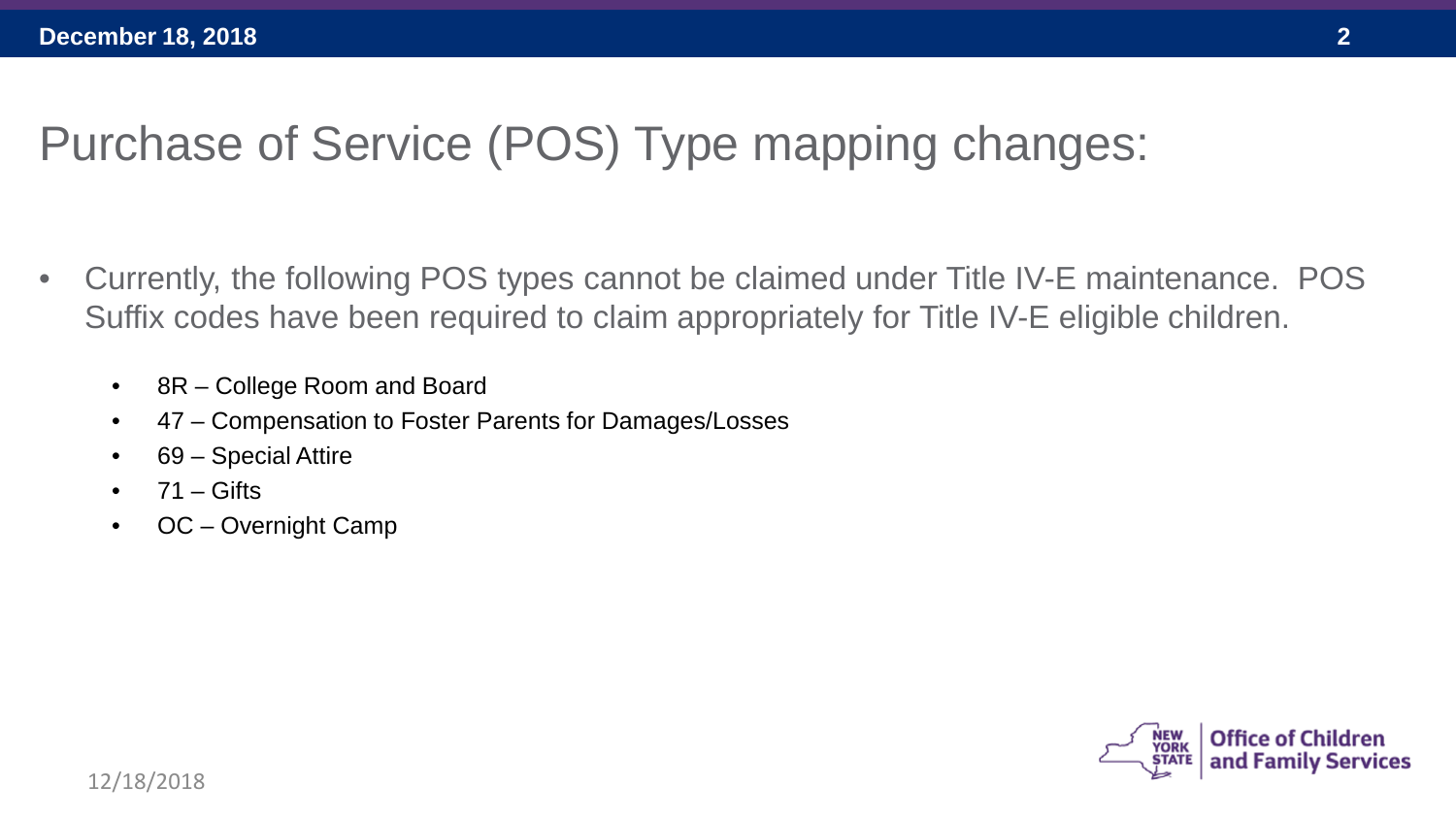- Effective October 1, 2018 suffix codes will no longer be required on those POS Types!!
- For children who are "dual eligible", Title IV-E and EAF, BICS Composite Logic will determine those POS Types as EAF eligible and they will be claimed on the Schedule H.
- For children who are Title IV-E eligible only those POS Types will be claimed as Federally Non-Participating (FNP) on the Schedule K.

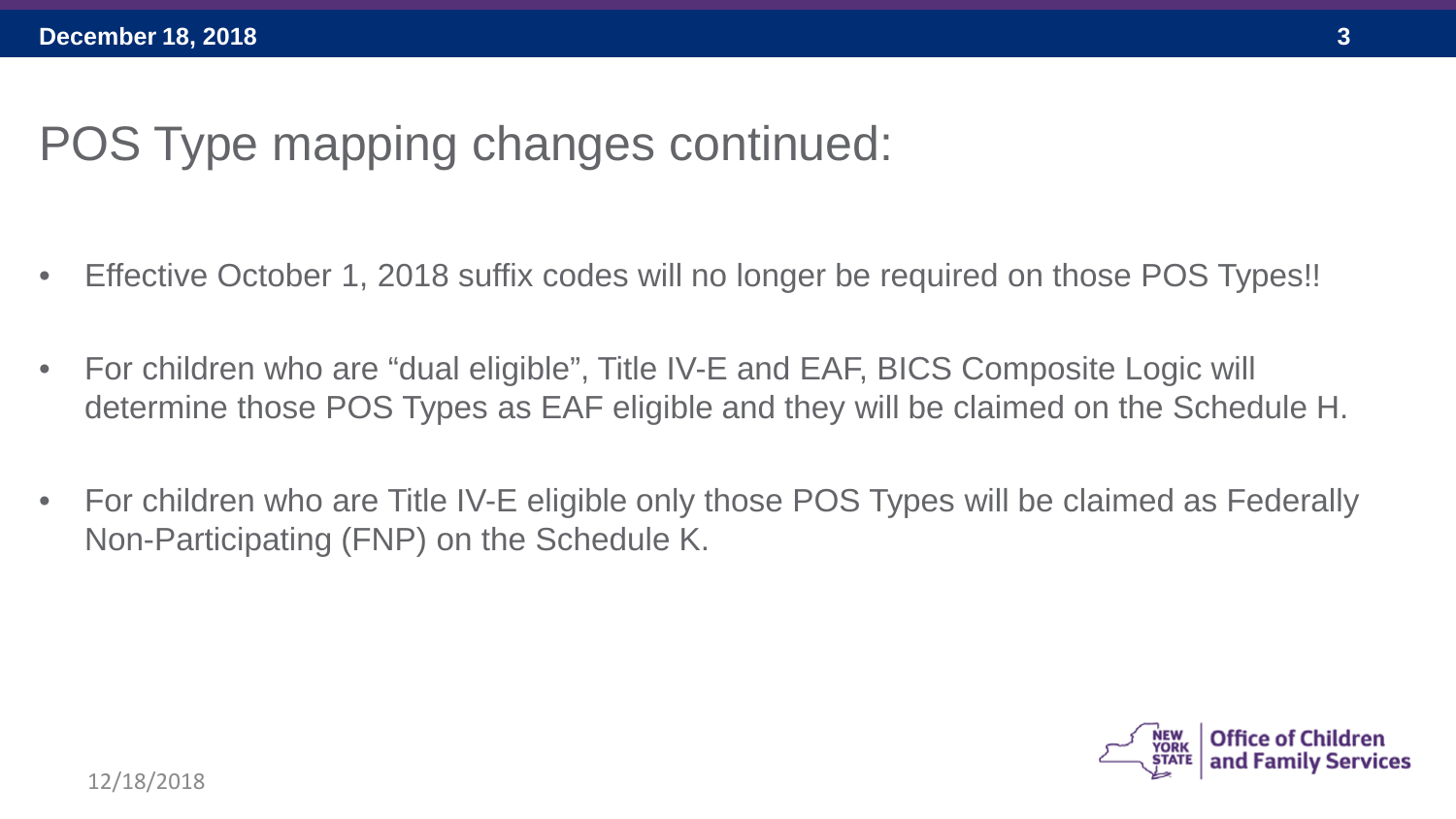- The following POS Types paid to Voluntary Agency Homes will no longer be claimed on the Schedule K Section 1 - lines 1 – FC Agency CTH, 2 – FC Agency JD/PINS, 3 – IV-E & CWFC Agency and line 4 - IV-E & CWFC DSS Group Care.
	- 8D Minor Parent/Child Foster Care
	- DC Day Camp
	- 79 Diapers
	- 83 Babysitting
- Mapping changes will now move these POS types to the Schedule K Section 2 lines 5a – Foster Home Regular, 5b – Foster Home JD/PINS and 5c – Foster Home CTH.
- These POS Types will no longer be allocated via the Voluntary Agency Social Service Time Study and will now be claimed as 100% Foster Care Maintenance.

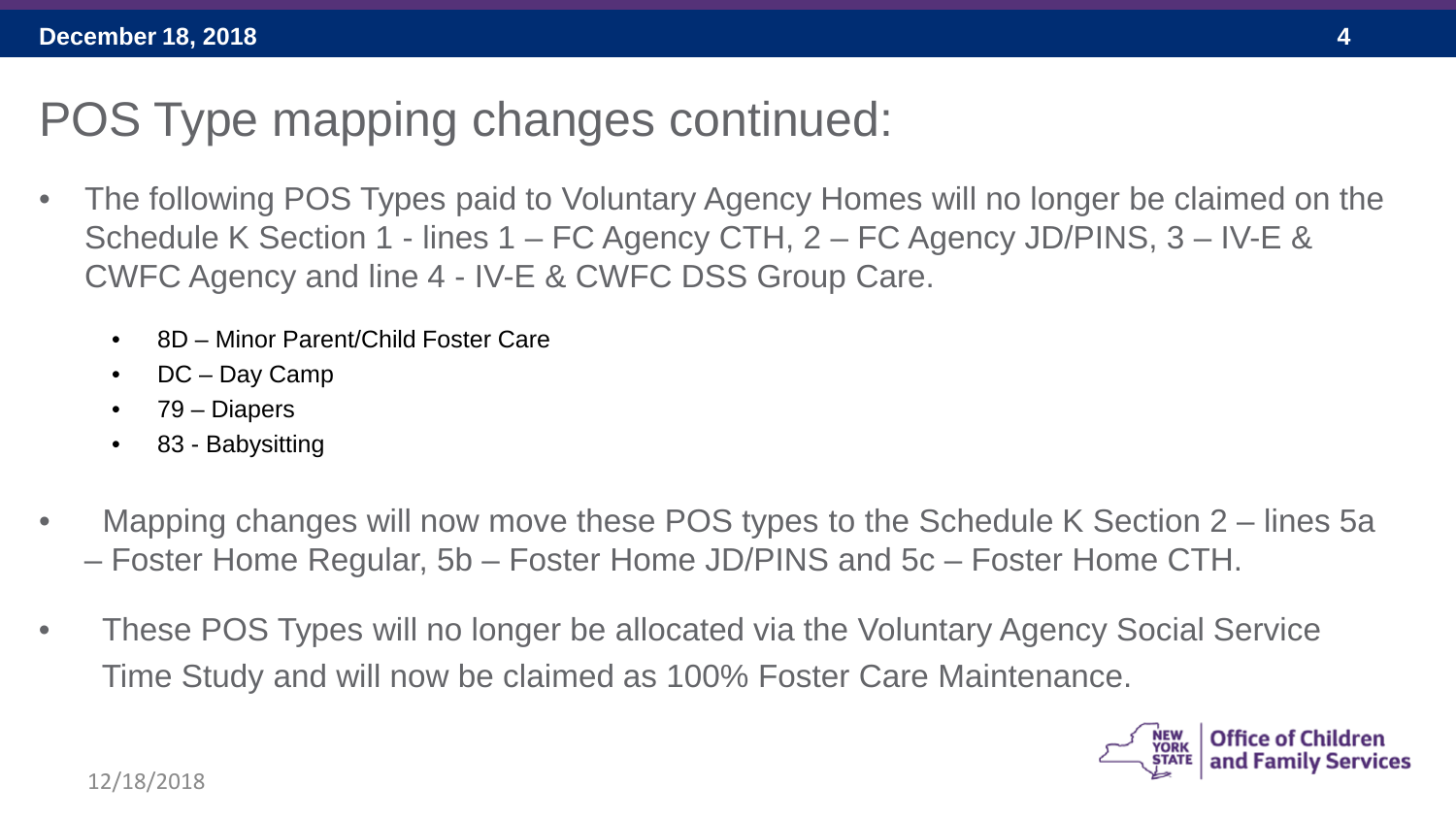- Composites run beginning 10/20/18 will reflect the new line mapping changes.
- If an adjustment has been made to one of the 9 previously mentioned POS types in September, and the original check date for the payment was prior to September, Supplemental composites run after 10/20/18 will reflect the new composite mapping logic.
- It may be necessary to do a claiming adjustment in ACS for these POS types to reflect the appropriate line item negation and movement.

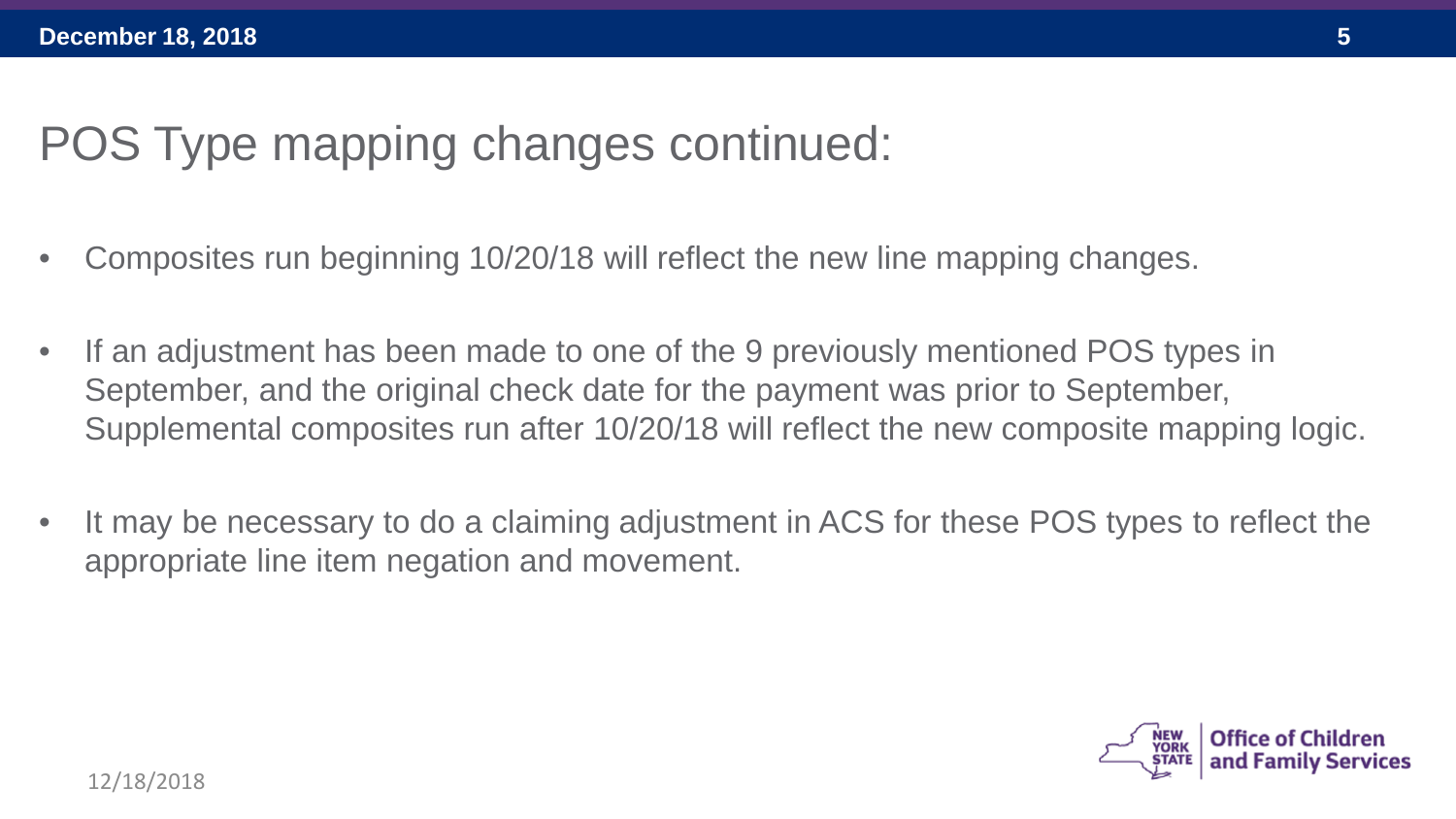Example:

POS 83 – Babysitting was paid to a Voluntary Agency Foster Boarding Home on 1/1/18 and claimed as Title IV-E . BICS composite logic would have determined this payment as IV-E-CWFC-AGENCY-FP and it would be claimed on line 3 column 2 in Section 1 of the Schedule K.

On 11/1/18 a Retro Eligibility Change was made to adjust this child's eligibility from 02-Title IV-E to 04–EAF. The BICS November Retro Run will adjust the payment from Title IV-E to EAF. When November's composite is run the negative adjustment will be to IV-E-CWFC-FOS-HM-VA-MISC-FP. This equates to line 5a column 2 in Section 2 of the Schedule K.

A claiming adjustment in ACS should be made so the supplemental negative adjustment is applied to line 3 column 2 in Section 1 of the Schedule K.

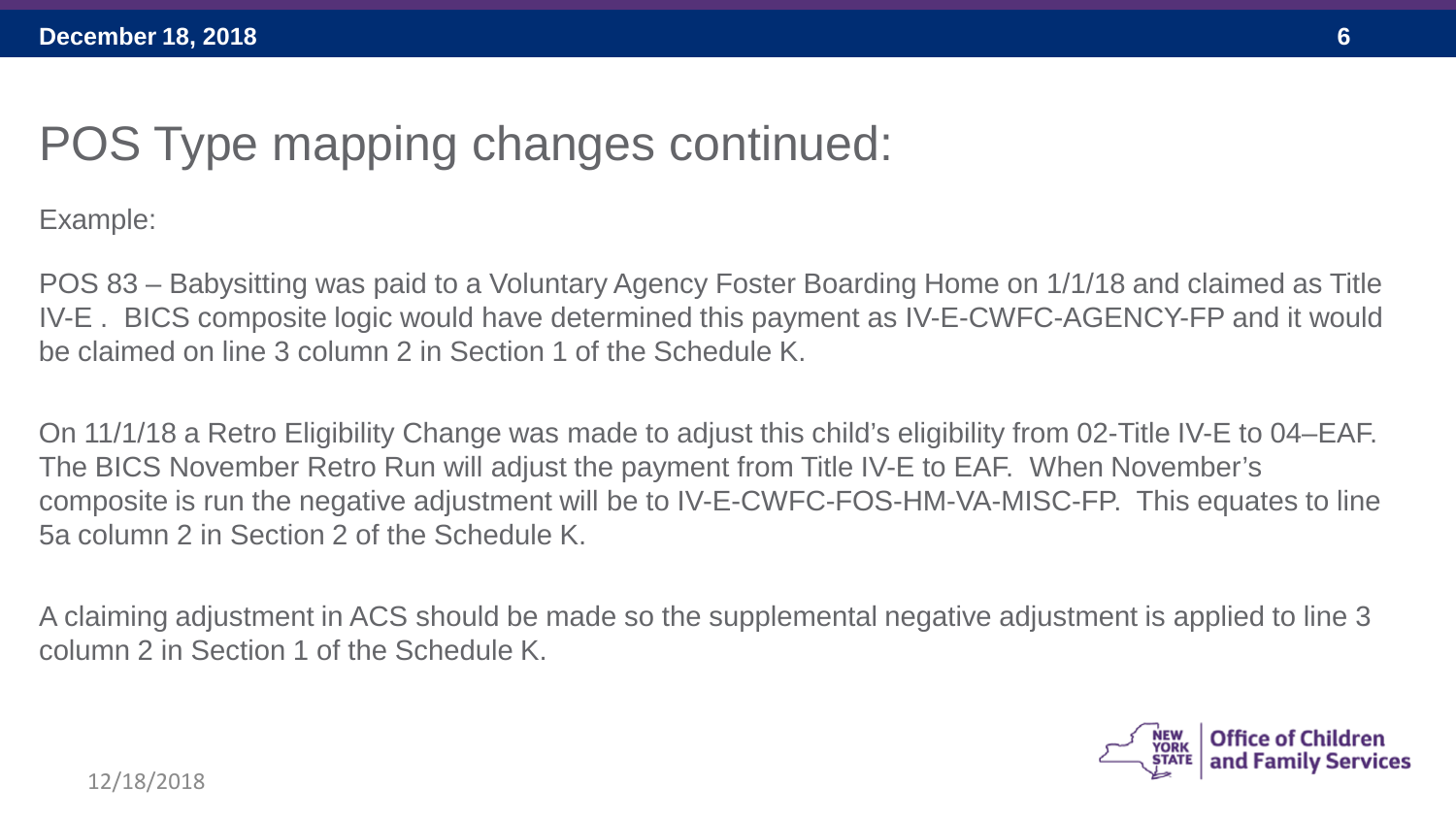## Raise The Age

BICS Composite Headers: FCA-RTA-FP, FCA-RTA-FNP and FCA-RTA-NR. Section 1 of the Schedule K:

| $5\phantom{.0}$ | <b>FOSTER CARE AGENCY RAISE THE AGE</b> |            |                    |                          |              |     |            |    |  |  |
|-----------------|-----------------------------------------|------------|--------------------|--------------------------|--------------|-----|------------|----|--|--|
|                 | $\overline{2}$                          | <b>FP</b>  | 02                 | 8A-8B, 8F, 61-63, 86     | blank        | any | 11, 15     | 90 |  |  |
|                 | 3                                       | <b>FNP</b> |                    | 8R, 47, 69, 71, OC       |              |     | 11, 15, 16 |    |  |  |
|                 |                                         |            |                    | 8A-8B, 8F, 8R, DC, OC,   | F            |     |            |    |  |  |
|                 |                                         |            | 01, 03, 06-09, 13, | 47, 61-63, 66-74, 83, 86 | blank, F     |     |            |    |  |  |
|                 |                                         |            | 14, 17             |                          |              |     |            |    |  |  |
|                 |                                         |            | 01, 02, 03, 06-08, | 64, 65                   |              |     | any        |    |  |  |
|                 |                                         |            | $11 - 17$          |                          |              |     |            |    |  |  |
|                 | $\overline{4}$                          | <b>NR</b>  | any                |                          | $\mathsf{N}$ |     |            |    |  |  |
|                 |                                         |            |                    | 8A-8B, 8F, 8R, DC, OC,   |              |     | 11, 15, 16 |    |  |  |
|                 |                                         |            |                    | 47, 61-74, 83, 86        |              |     |            |    |  |  |

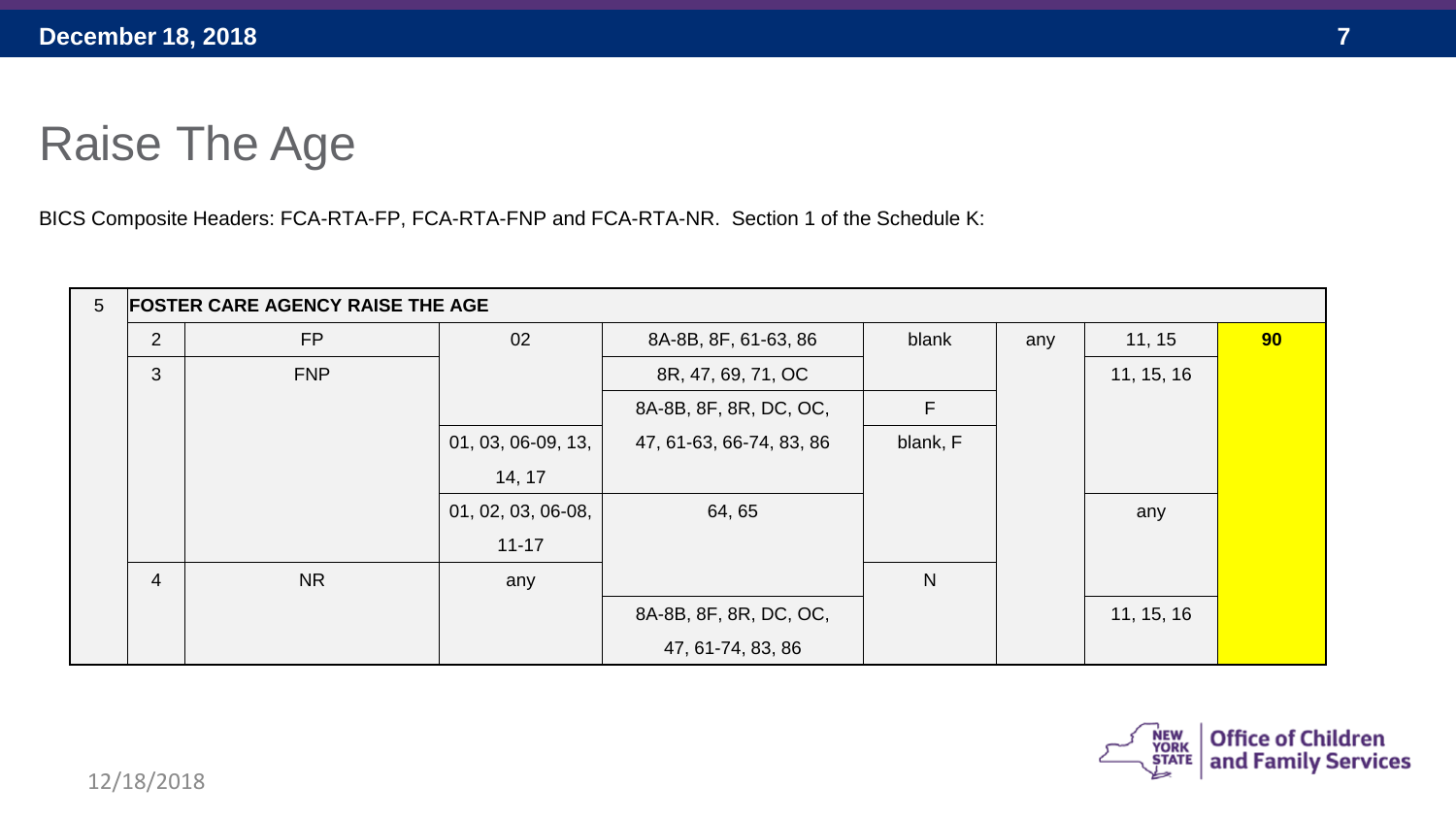## Raise The Age

BICS Composite Headers: RTA-FOS-HM-FP, RTA-FOS-HM-FNP, RTA-FOS-HM-NR, RTA-FOS-HM-VA-MISC-FP. Section 2 of the Schedule K:

| 5d | <b>FOSTER HOME RAISE THE AGE</b> |                        |                  |                          |              |     |        |    |  |
|----|----------------------------------|------------------------|------------------|--------------------------|--------------|-----|--------|----|--|
|    | 2                                | <b>RTA Foster Home</b> | 02               | 8A-8B, 8F, DC, 61-63,    | blank        | any | 02     | 90 |  |
|    |                                  | <b>FP</b>              |                  | 66-68, 70, 72-74, 83, 86 |              |     |        |    |  |
|    |                                  | <b>RTA Foster Home</b> |                  | DC, 66-68, 70, 72-74,    |              |     | 11, 15 |    |  |
|    |                                  | VA MISC FP             |                  | 83                       |              |     |        |    |  |
|    | 3                                | <b>RTA Foster Home</b> |                  | 8R, 47, 69, 71, OC       |              |     | 02     |    |  |
|    |                                  | <b>FNP</b>             |                  |                          | F            |     |        |    |  |
|    |                                  |                        | $01, 03, 06-09,$ | 8A-8B, 8F, 8R, DC, OC,   | blank, F     |     |        |    |  |
|    |                                  |                        | 13, 14, 17       | 47, 61-63, 66-74, 83, 86 |              |     |        |    |  |
|    | $\overline{4}$                   | <b>RTA Foster Home</b> | any              |                          | $\mathsf{N}$ |     |        |    |  |
|    |                                  | <b>NR</b>              |                  |                          |              |     |        |    |  |

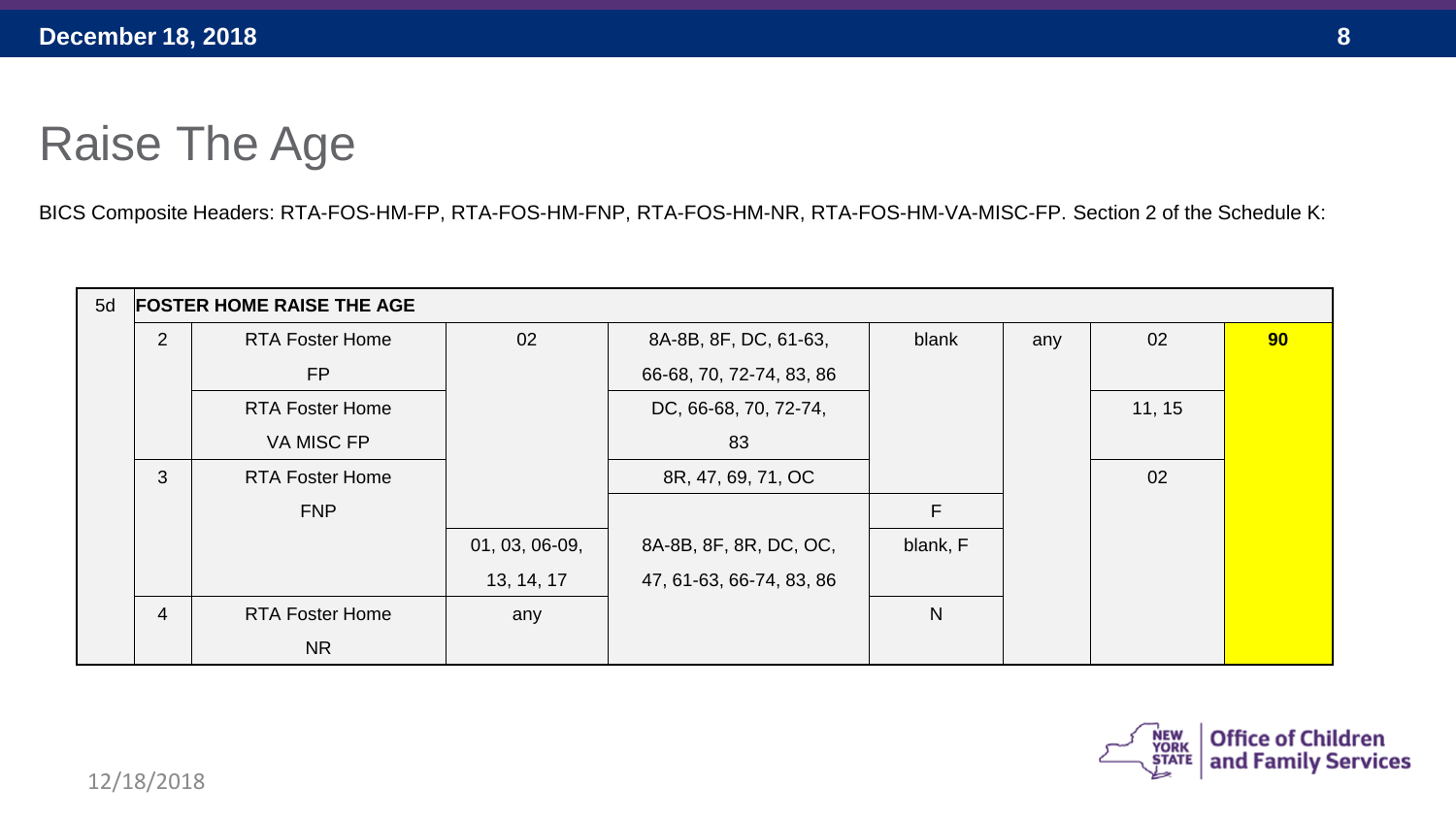## Raise The Age

- Foster Care POS Types not allowed under RTA on the Schedule K:
	- 79 Diapers
	- 8D Minor Parent/Child Foster Care
- Title IV-E children who are also RTA (State/Fed Charge Code 90):
	- MUST meet all Federal Title IV-E requirements in order to be claimed and receive Title IV-E funds.
	- Will be subjected to the normal BICS Claiming Edits that apply to all Title IV-E children.
- No Federal Title IV-E requirements are changed with RTA.

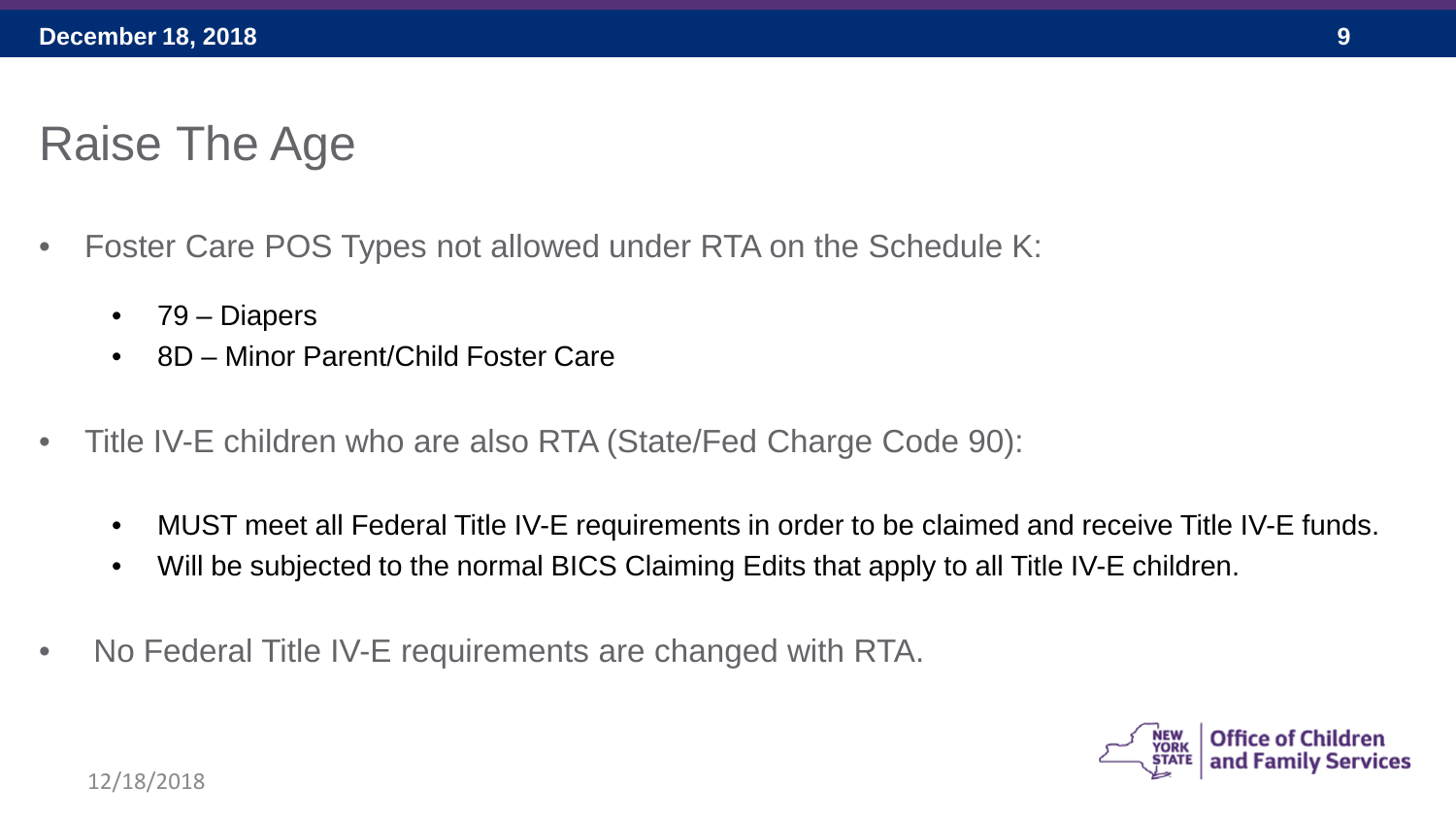## Other claiming items:

- Title IV-E Adoption Non-Recurring is for Title IV-E eligible children and children who meet the Federal definition of special needs, see SSA 473 (c).
	- These expenditures are claimed on Schedule 923 in the F2 column under Object of Expense 10.1 and MUST be direct charged to line 10 – Title IV-E Adoption on the Schedule D-2.
	- Any expenditures that are not for Title IV-E eligible or special needs children are Non-Reimbursable (POS should be written with an N suffix code). These expenditures are claimed on Schedule 923 in the F2 column under Object of Expense 19 and must be direct charged to line 19 – Non-Reimbursable on the Schedule D-2.

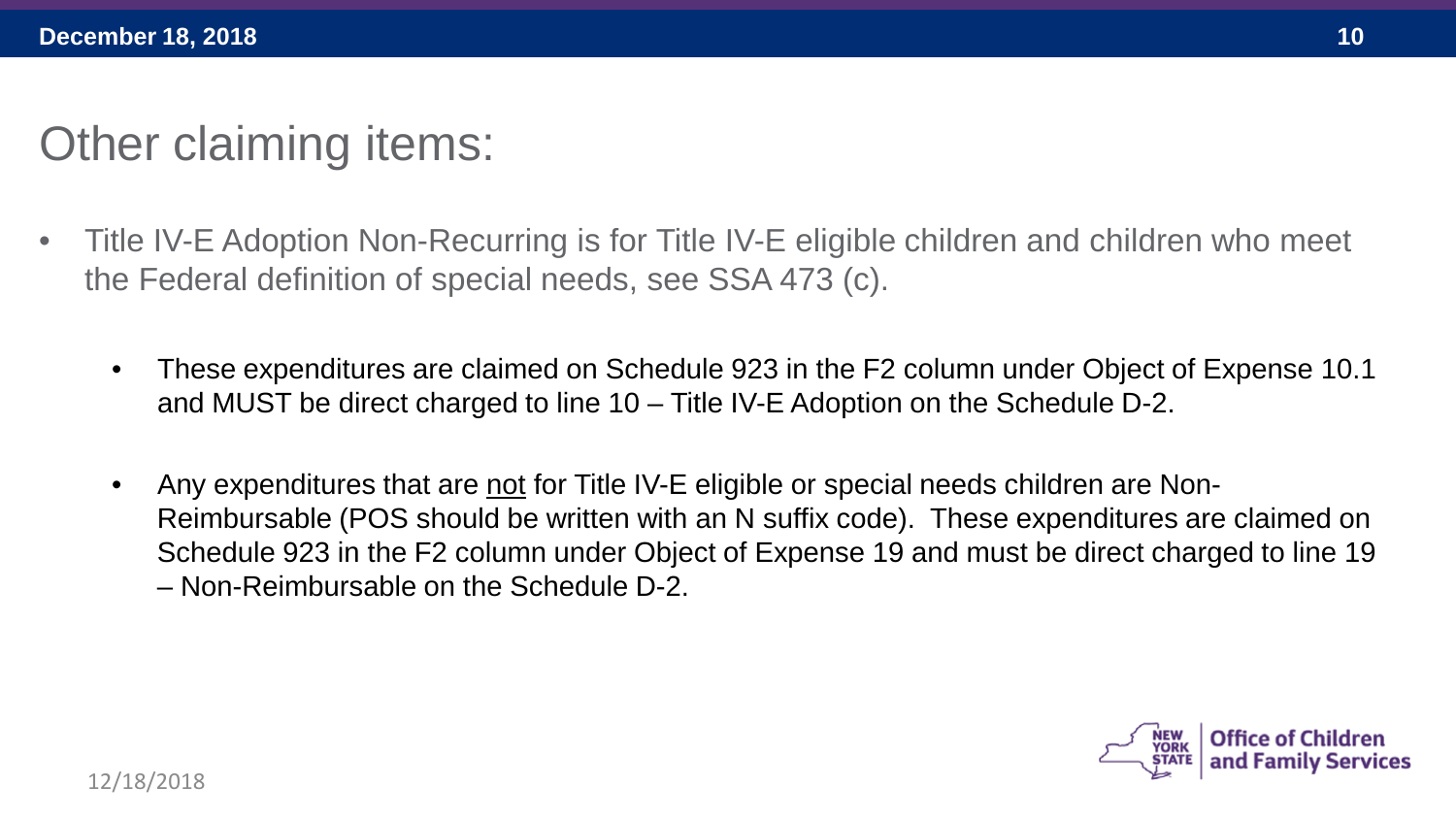- Any portion of an Adoption Non-Recurring expenditure over \$2,000 or any expenditure that does not have clear back-up documentation to support the expenditure is Non-Reimbursable. They are claimed on Schedule 923 in the F2 column under Object of Expense 19 and must be direct charged to line 19 – Non-Reimbursable on the Schedule D-2.
- All Adoption Non-Recurring expenditures must be processed in WMS/BICS using POS type 1L Adoption Subsidy Non-Recurring Fee. Expenditures not processed in the system are not reimbursable!
- BICS composites will display a payment in excess of \$2,000 and payments for children with any eligibility, including eligibility code 18 – Non-Reimbursable, as FP (FP ADOPT SUB NON-RECUR FEE LDSS923). **A BICS Accounts Adjustments must be processed to split the line between FP and NR using an N suffix code.**
- BICS composites will only show a payment as NR (NR ADOPT SUB NON-RECUR FEE LDSS923) if the payment was processed with an N suffix code.

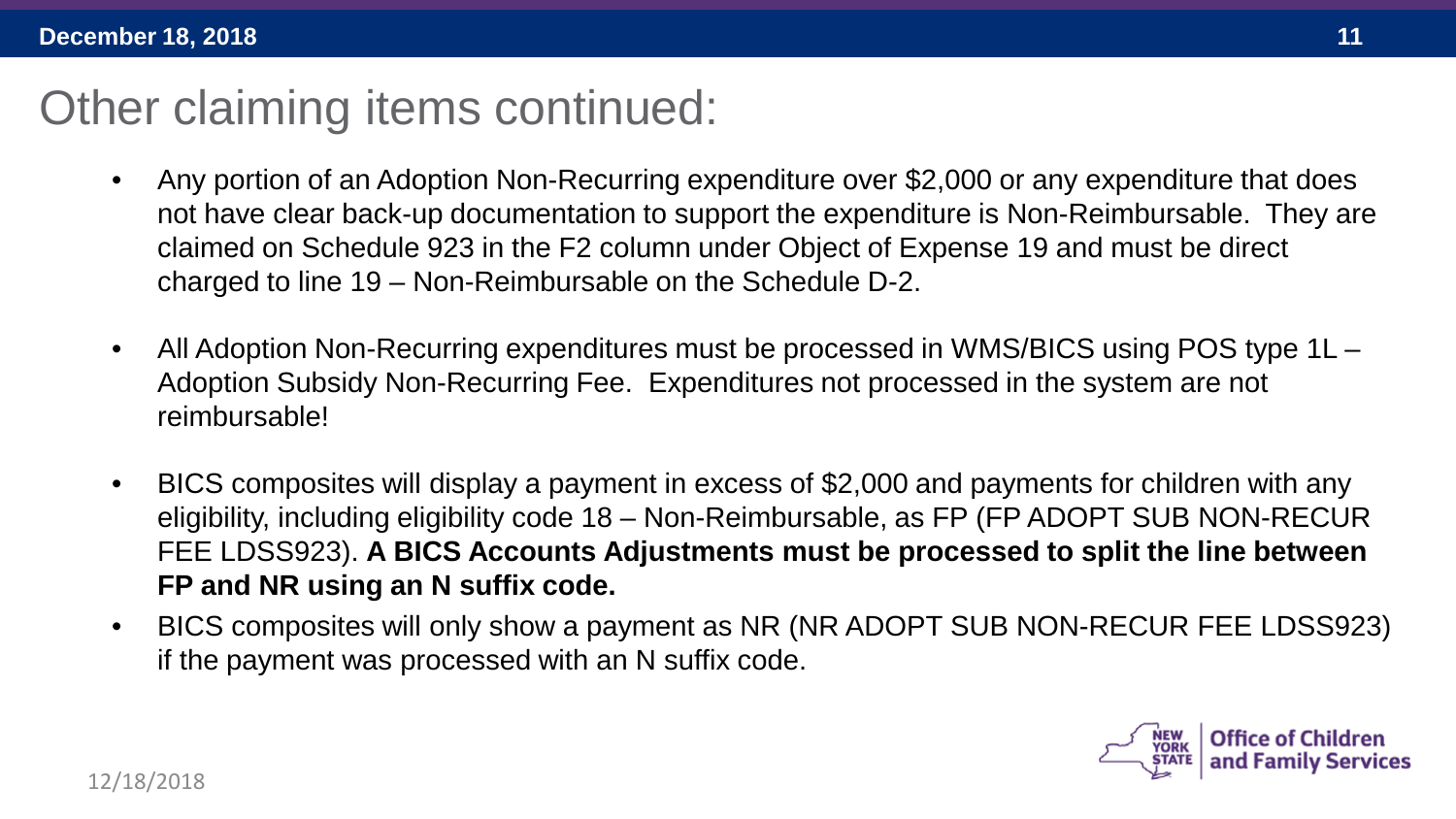- Title IV-E Guardianship (KinGAP) Non-Recurring is for Title IV-E eligible children ONLY.
	- These expenditures are claimed on Schedule 923 in the F2 column under Object of Expense 10.3 and MUST be direct charged to line 11 – Title IV-E Kinship Guardianship on the Schedule D-2.
	- Expenditures for children that are not Title IV-E eligible are claimed on the Schedule 923 in the F2 column under Object of Expense 19. They will be allocated via the SRMS on the Schedule D-2.
	- Any portion of a Guardianship (KinGAP) Non-Recurring expenditure over \$2,000 or any expenditure that does not have clear back-up documentation to support the expenditure is Non-Reimbursable. They are claimed on Schedule 923 in the F2 column under Object of Expense 19. They must be direct charged to line 19 – Non-Reimbursable on the Schedule D-2.



.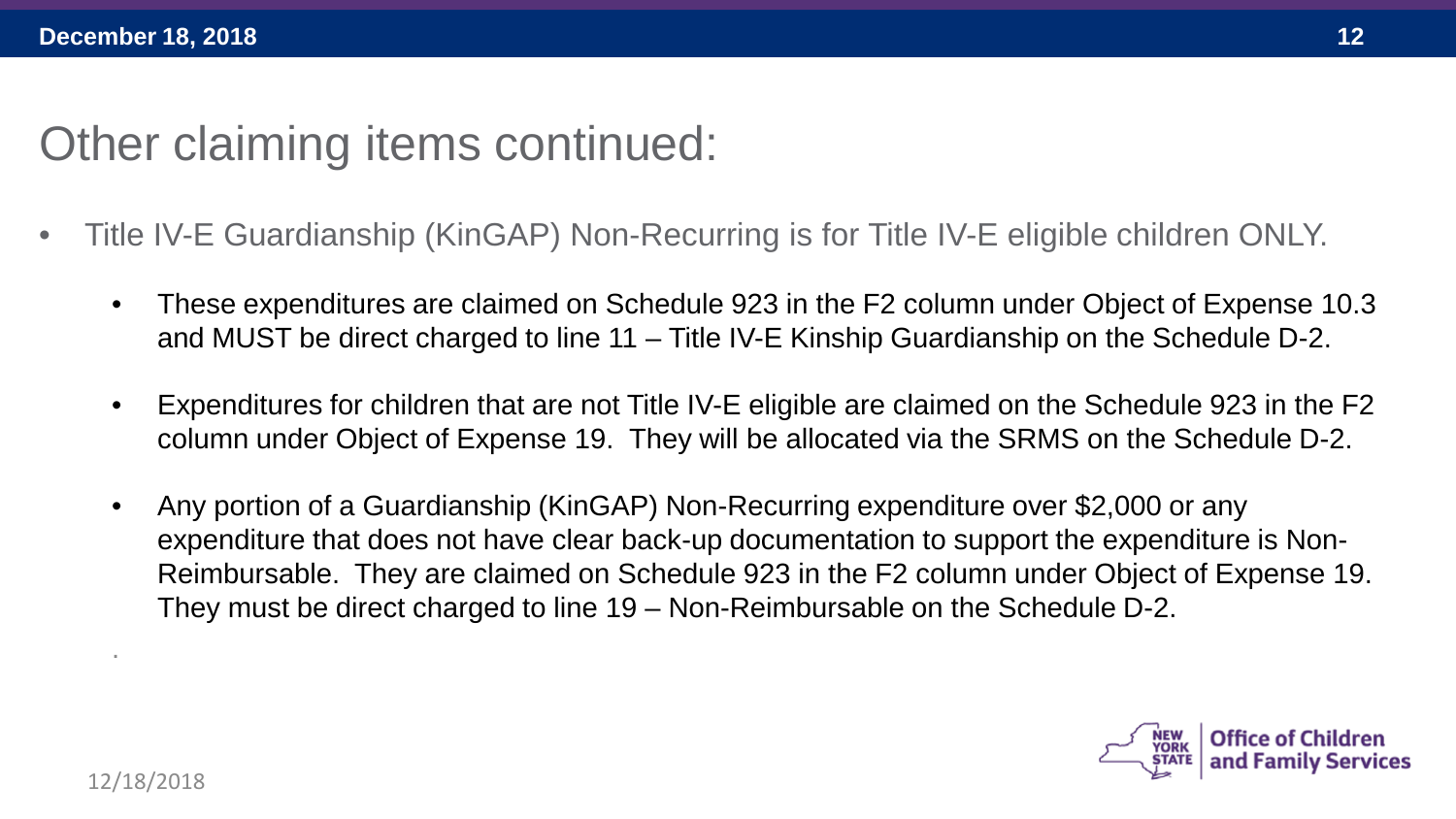- All Guardianship (KinGAP) Non-Recurring expenditures must be processed in WMS/BICS using POS K1 – KinGAP Non-Recurring Expenses. Expenditures not processed in the system are not reimbursable!
- BICS composites will display payments in excess of \$2,000 as FP (FP KINGAP NON-RECUR FEE LDSS923). **A BICS Accounts Adjustments must be processed to split the line between FP and NR using an N suffix code.**

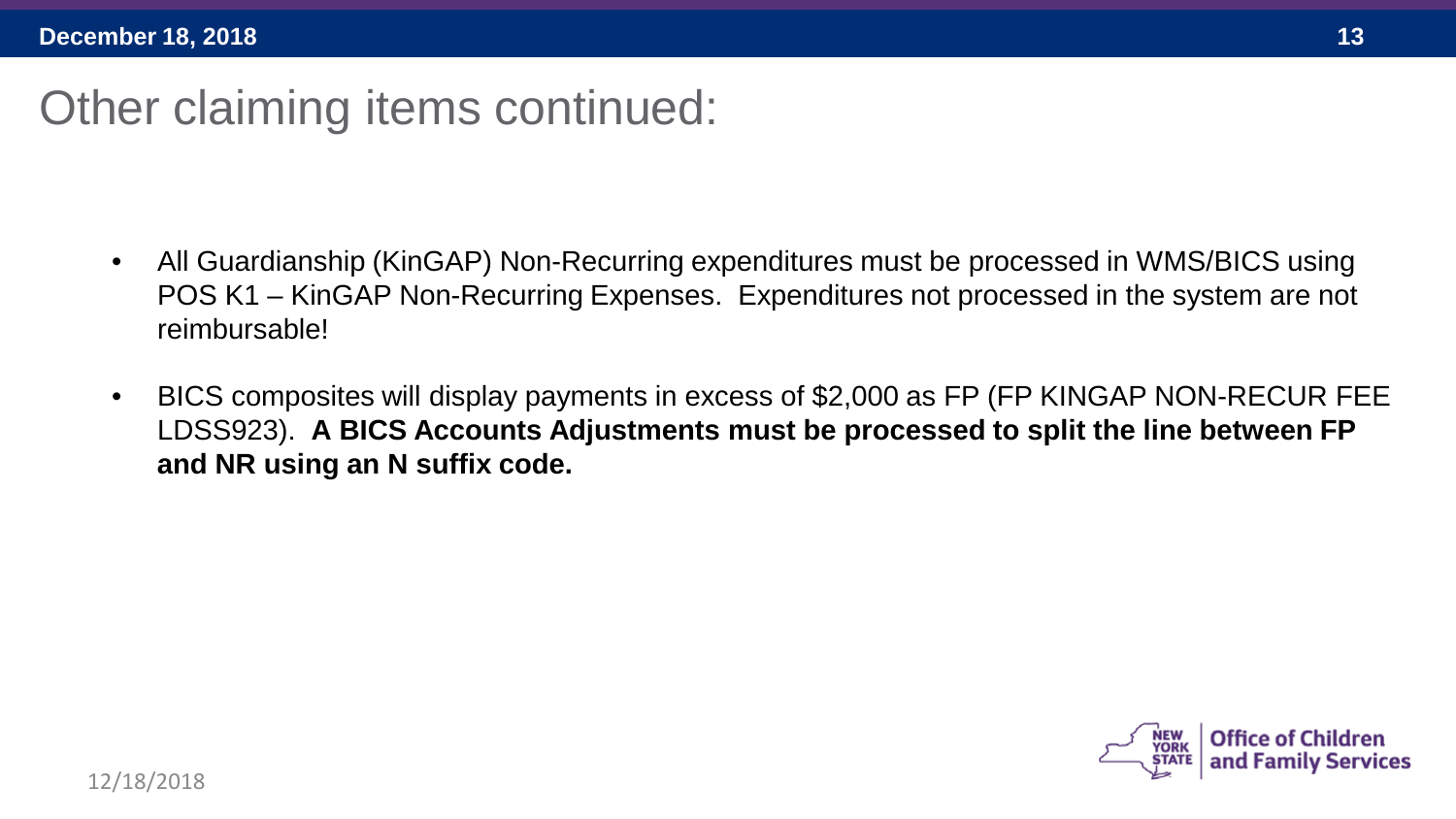- Claims must be submitted by the  $20<sup>th</sup>$  of the following month in which they were made, per 18 NYCRR 601.1 and as stated in the Fiscal Reference Manuals.
	- Not following regulations creates questions from ACF Regional and Washington Offices in regards to our Title IV-E Quarterly Expenditure Report. This is due to missing entire months and sometimes entire quarters of claims from Local Districts. This skews our claim dollars and child counts over quarters.
- No off-line claims under Title IV-E are allowed. All Schedule K and Schedule 923 (Non-Recurring) Title IV-E claims must be on your BICS Composite Reports. If there is an issue processing a payment or adjustment in the system please contact our Title IV-E POS Mailbox for assistance. [OCFS.sm.finance.IVEFC.POStypes@ocfs.ny.gov](mailto:OCFS.sm.finance.IVEFC.POStypes@ocfs.ny.gov)

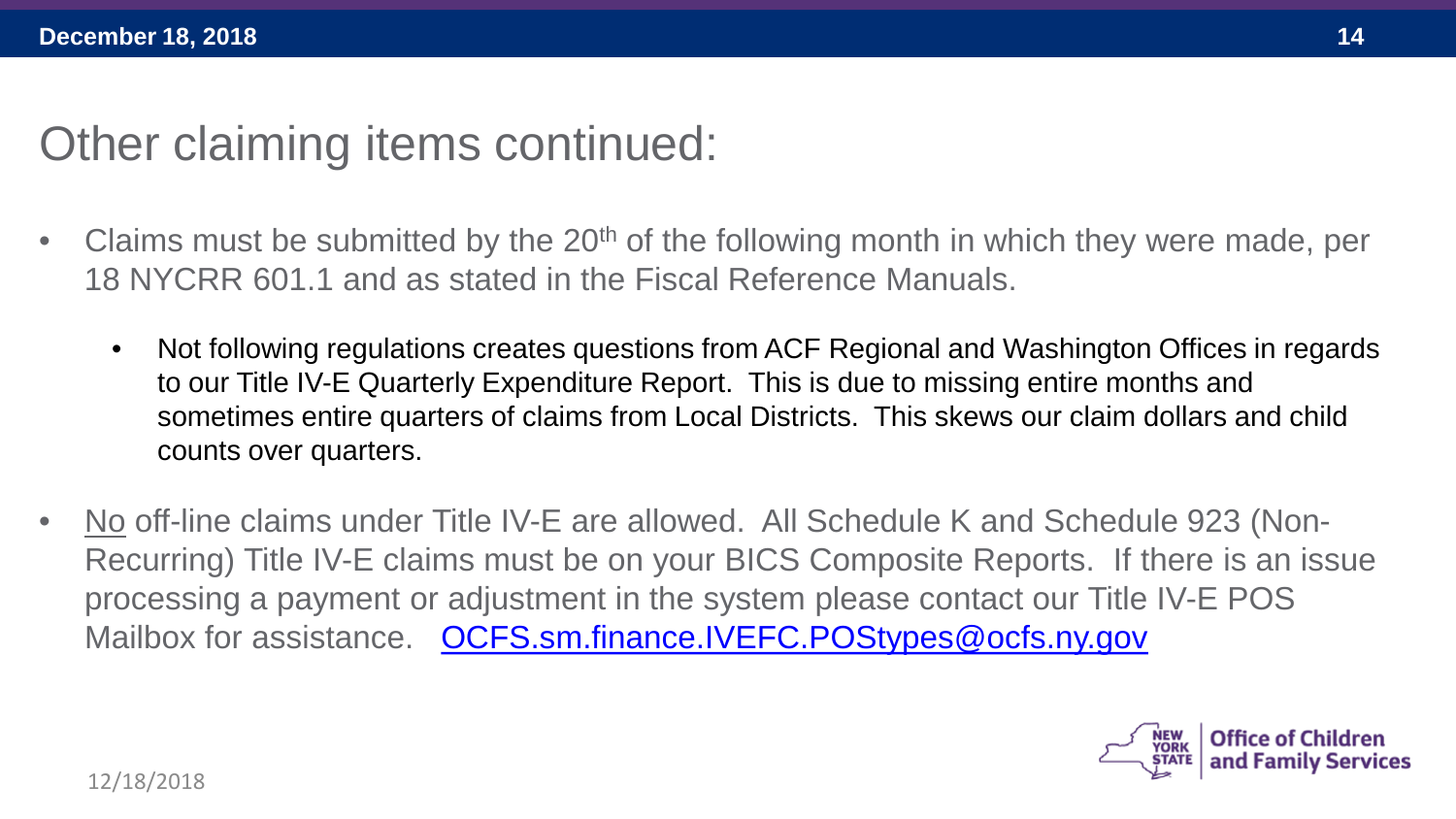Emergency Manual Checks, even when registered in BICS, do not have BICS Claiming Edits applied to the payment. Before claiming these expenditures under Title IV-E you must:

- Verify that the home the child is placed in is fully certified and fully approved (NO Emergency Certified Homes),
- Verify that all of the child's legal documentation in place for Title IV-E eligibility,
- Verify that there are no movements/absences that would remove Title IV-E funding and no duplicate payments.

Failure to verify these items could inappropriately allow Title IV-E reimbursement and result in an error case during the Foster Care Eligibility Review if the payment is made during the Period Under Review (PUR).

See Chapter 7 of the BICS Services Payment Processing manual for more information regarding Emergency Manual Checks.

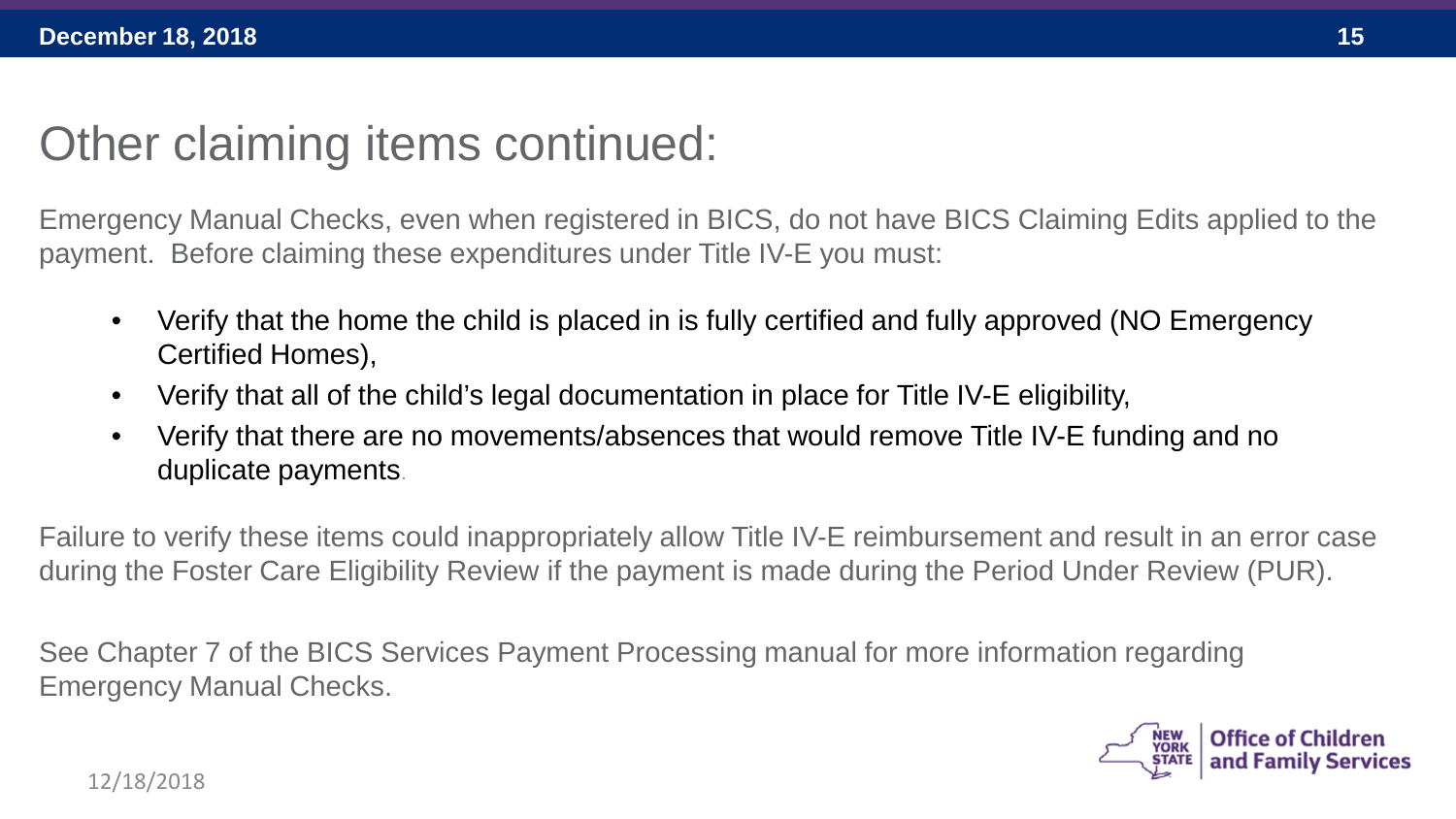- Unless absolutely necessary, BICS Accounts Adjustments should not be performed on a payment that was adjusted by BICS Claiming Edits or the BICS Retroactive Claiming Run. BICS Claiming Edits are in place to ensure non-allowable expenditures are not claimed under Title IV-E. Circumventing BICS Claiming Edits could create error cases and disallowances.
- All BICS Accounts Adjustments must have back-up documentation kept in Accounting.